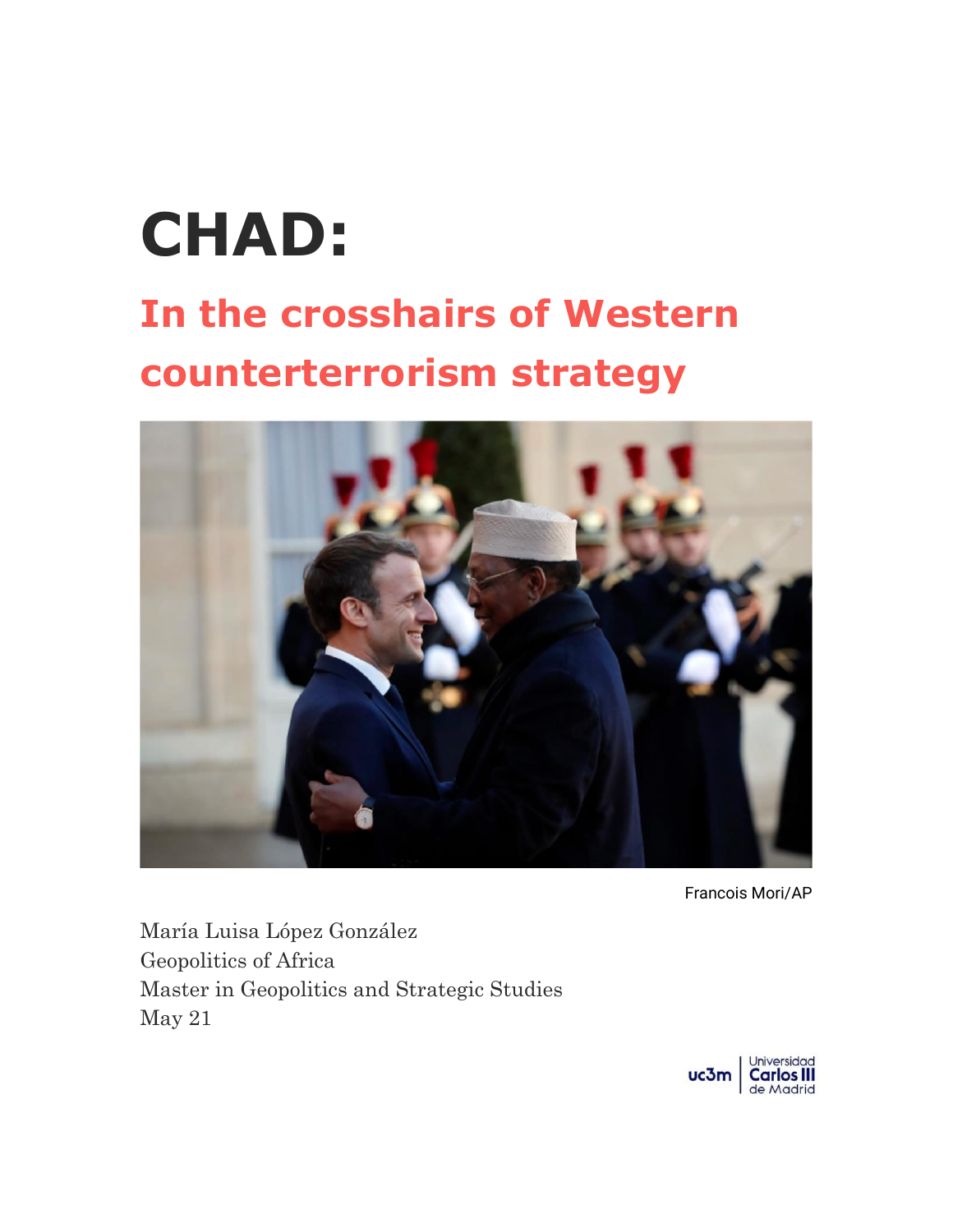### **TABLE OF CONTENTS**

| The military army falls apart and the population rises up5 |  |
|------------------------------------------------------------|--|
|                                                            |  |
|                                                            |  |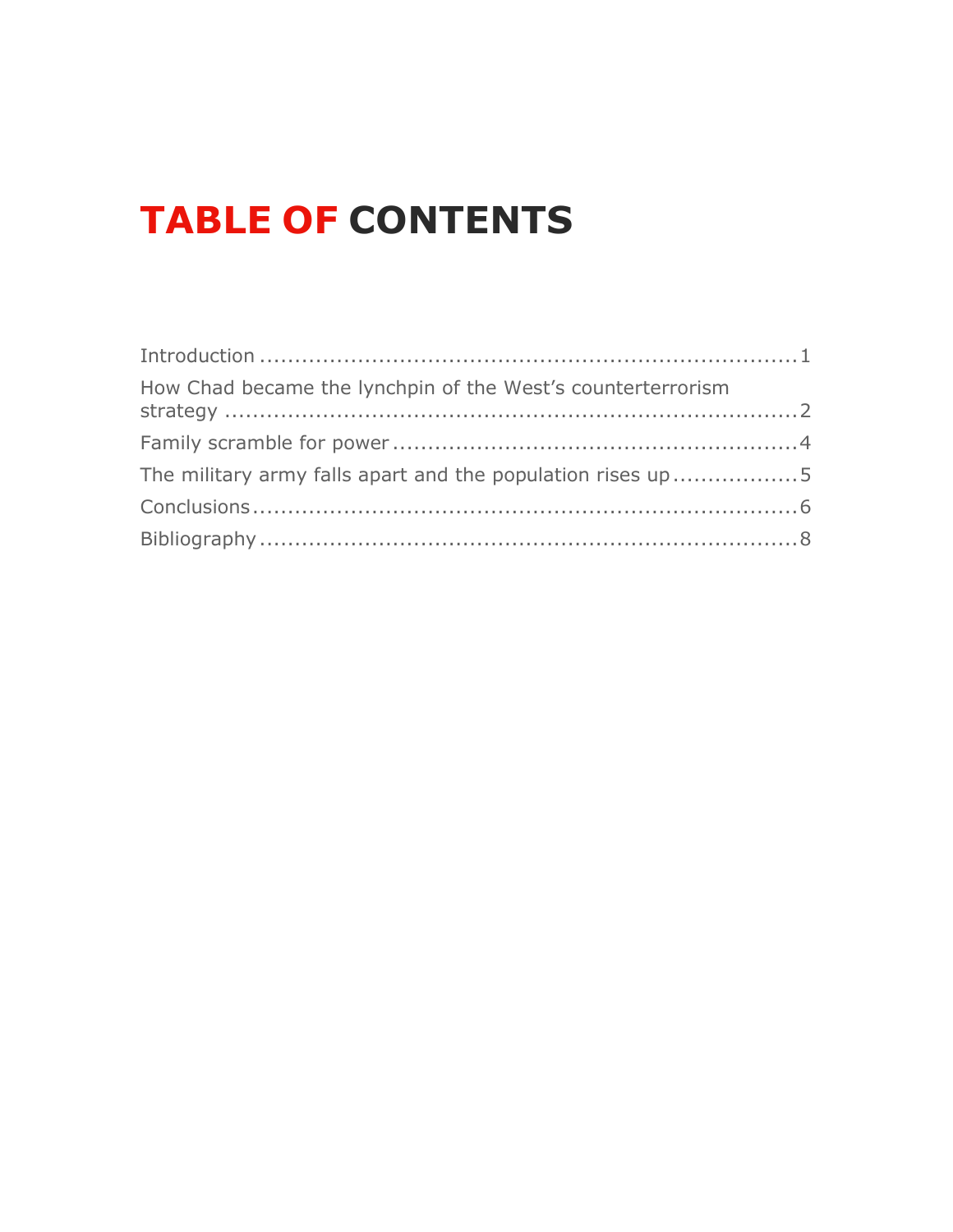### **CHAD: IN THE CROSSHAIRS OF WESTERN COUNTERTERRORISM STRATEGY**

#### <span id="page-2-0"></span>**INTRODUCTION**

The Sahel, the transition zone between the Sahara and Sub-Saharan Africa and one of the most fragile areas in the world, has emerged in recent years as a region of increased geopolitical importance for Western countries. Poverty, inequality and a lack of respect for democracy and human rights have been the norm for decades. In recent years the Sahel has become a hotspot for terrorist groups, frustrating any attempt to improve the social, political and economic landscape of the countries located in this area, namely, Niger, Nigeria, Mali, Chad and Mauritania.

Among them, Chad has emerged as the lynchpin of a French-dominated Western geopolitical strategy in Central Africa to counterterrorism<sup>1</sup>. In this space, several international operations have been established, such as the Multinational Joint Task Force against Boko Haram in 2015<sup>2</sup>, or the most recent Operation Barkhane initiated by the French in 2014<sup>3</sup>, both having their headquarters in the Chadian capital, N'Djamena. However, the situation is far from stable, and liable to change at any moment. Whereas Chad was regarded as an oasis of stability in relation to the other Sahelian states, political upheaval and security threats are constant. The recent death of its long-standing president Idriss Déby, at the hands of rebel fighters, risks jeopardising the whole international strategy in the Sahel. The unexpected leader's demise, the same day his re-election to a sixth sixyear term was announced, has caused turmoil. He died due to wounds sustained during a clash between his troops and a Chadian military-political group based in Libya, the Front for Change and Unity in Chad (FACT). This group had launched an offensive in the days surrounding Chad's election, to "exploit electoral tensions and as a call to other opponents to join their cause", some experts maintain<sup>4</sup>.

For some time now, analysts have been warning about the risks if Déby's reign came to an abrupt end, thus, opening a succession crisis<sup>5</sup>. This essay aims to analyse the perils arising from the

<sup>1</sup> Chafer, T. (2019, September 4). *Chad: France's Role and Political Instability*. Italian Institute for International Political Studies. https://www.ispionline.it/en/pubblicazione/chad-frances-role-and-political-instability-23842

<sup>2</sup> African Union. (n.d.). *Multinational Joint Task Force (MNJTF) against Boko Haram | The Africa-EU Partnership*. Africa-Eu-Partnership.org. https://africa-eu-partnership.org/en/projects/multinational-joint-task-force-mnjtf-against-boko-hara

<sup>3</sup> Ministère des Armées. (2021, April 14). *Opération Barkhane*. Gouv.fr. https://www.defense.gouv.fr/operations/afrique/bandesahelo-saharienne/operation-barkhane/dossier-de-reference/operation-barkhane

<sup>4</sup> Moncrieff, R., Lesueur, T., & Gazzini, C. (2021, April 22). *Chad: What are the risks after Idriss Déby's death?* International Crisis Group. https://www.crisisgroup.org/africa/central-africa/chad/tchad-quels-risques-apres-la-mort-d-idriss-deby

<sup>5</sup> International Crisis Group. (2021, January 22). *New Challenges for Chad's Army*. International Crisis Group. https://www.crisisgroup.org/africa/central-africa/chad/298-les-defis-de-larmee-tchadienne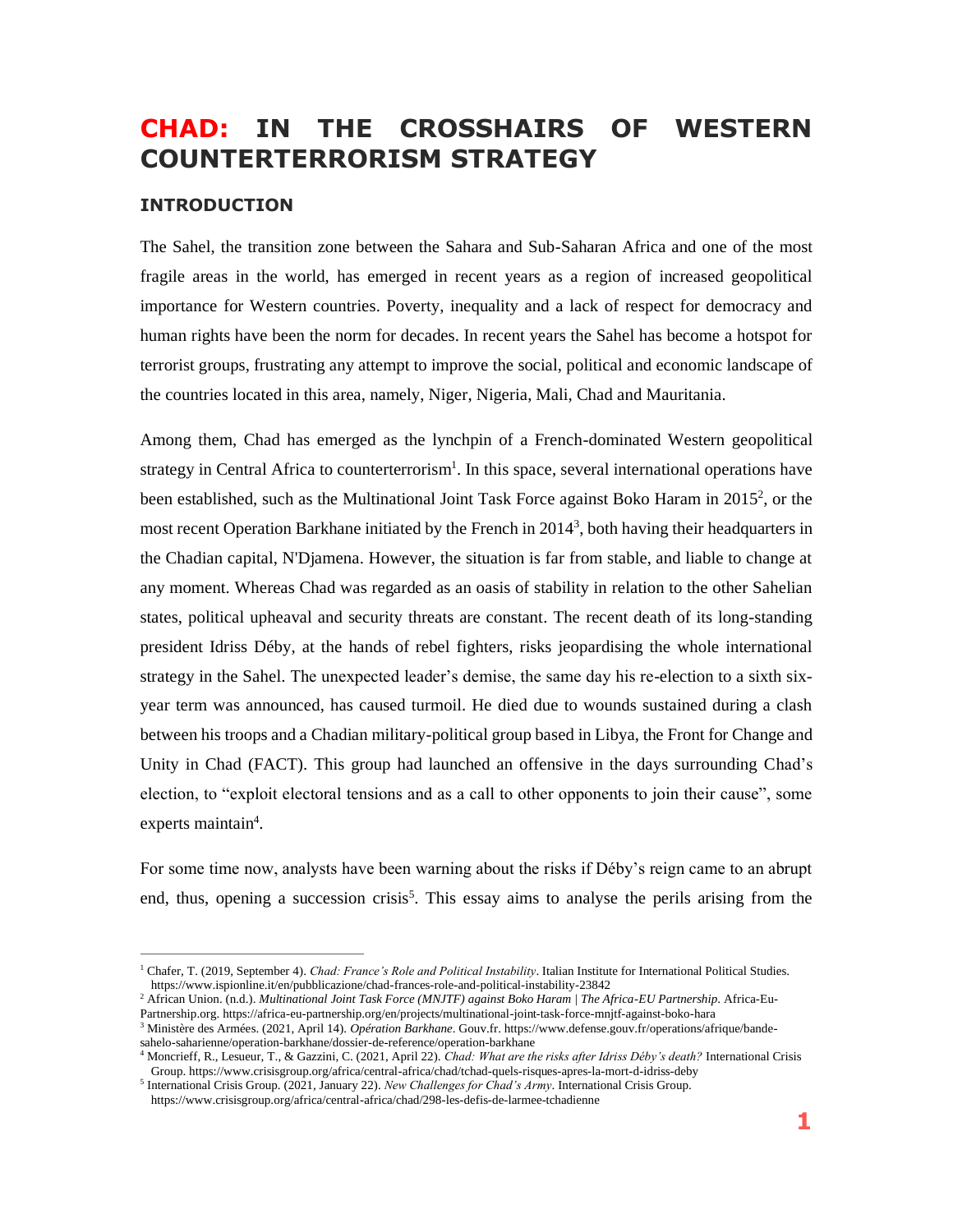vacuum of power left by the president and to ultimately answer the following research question: 'To what extent is the French, and by association the West's, strategy in the Sahel in danger due to the death of Idriss Déby?' In order to do this, the paper follows a precise structure: firstly, some context of how the country became at the centre of international efforts to counterterrorism in the Sahel and the recent events following Déby's demise will be explained. Secondly, there is an examination of the risk arising in the new scenario concerning succession tensions, rebel groups aiming to overthrow the transitional military government, and social and political upheaval. Lastly, after consciously assessing the material, a conclusion is provided about the subject matter.

#### <span id="page-3-0"></span>**HOW CHAD BECAME THE LYNCHPIN OF THE WEST'S COUNTERTERRORISM STRATEGY**

Idriss Déby, son of a humble herder, was born in the northern Chadian desert eight years before Chad gained independence in 1960 from the French. Later on, he enrolled in the military and completed part of his training in France, where he qualified as a pilot<sup>6</sup>. Returning to Chad in 1979, he found the country torn between rival warlords. Déby allied with one, Hissène Habré, who in 1982 came to power with the former colonial power's support. The West regarded Habré as a bulwark against the threat placed by the pan-Africanist leader of Libya, Muammar Gaddafi, who had expansionist plans on northern Chad<sup>7</sup>. Idriss Déby served as Habré's commander-in-chief of the army until December 1990, when he overthrew his mentor and predecessor in a *coup d'ètat*. Déby seized power, and Chad became a presidential republic, with a multiparty system in name only. Despite promises of democracy, he consolidated his grip on power for three decades skillfully rigging elections and crushing all political opposition<sup>8</sup>. In addition, abuses against the Chadian population and the lack of press freedom gained him the reputation as one of Africa's most feared leaders.

Aware of his regime's lack of international legitimacy, Déby played his hand cleverly by pursuing a strategy of military diplomacy. Firstly, he built up its military capacity, utilizing the billions of dollars in oil revenue accumulated since Chad started exporting at the beginning of the 2000s. An example of this is when the World Bank provided a loan to support the construction of a pipeline to transport oil into neighbouring Cameroon. The agreement had been that Chad would invest the revenues in improving the country's poor and underdeveloped education and health systems,

<sup>6</sup> Walsh, D. (2021, April 20). Idriss Déby Dies at 68; Poor Herder's Son Became Chad's Longtime Autocrat. *The New York Times*. https://www.nytimes.com/2021/04/20/world/africa/idriss-deby-chad-obituary.html

<sup>7</sup> Human Rights Watch. (2016, May 3). *Q&A: The Case of Hissène Habré before the Extraordinary African Chambers in Senegal*. Human Rights Watch. https://www.hrw.org/news/2016/05/03/qa-case-hissene-habre-extraordinary-african-chambers-senegal#1 <sup>8</sup> The Economist. (2021, April 24). *The death of Chad's leader shakes the West's attitude towards strongmen*. The Economist.

https://www.economist.com/leaders/2021/04/24/the-death-of-chads-leader-shakes-the-wests-attitude-towards-strongmen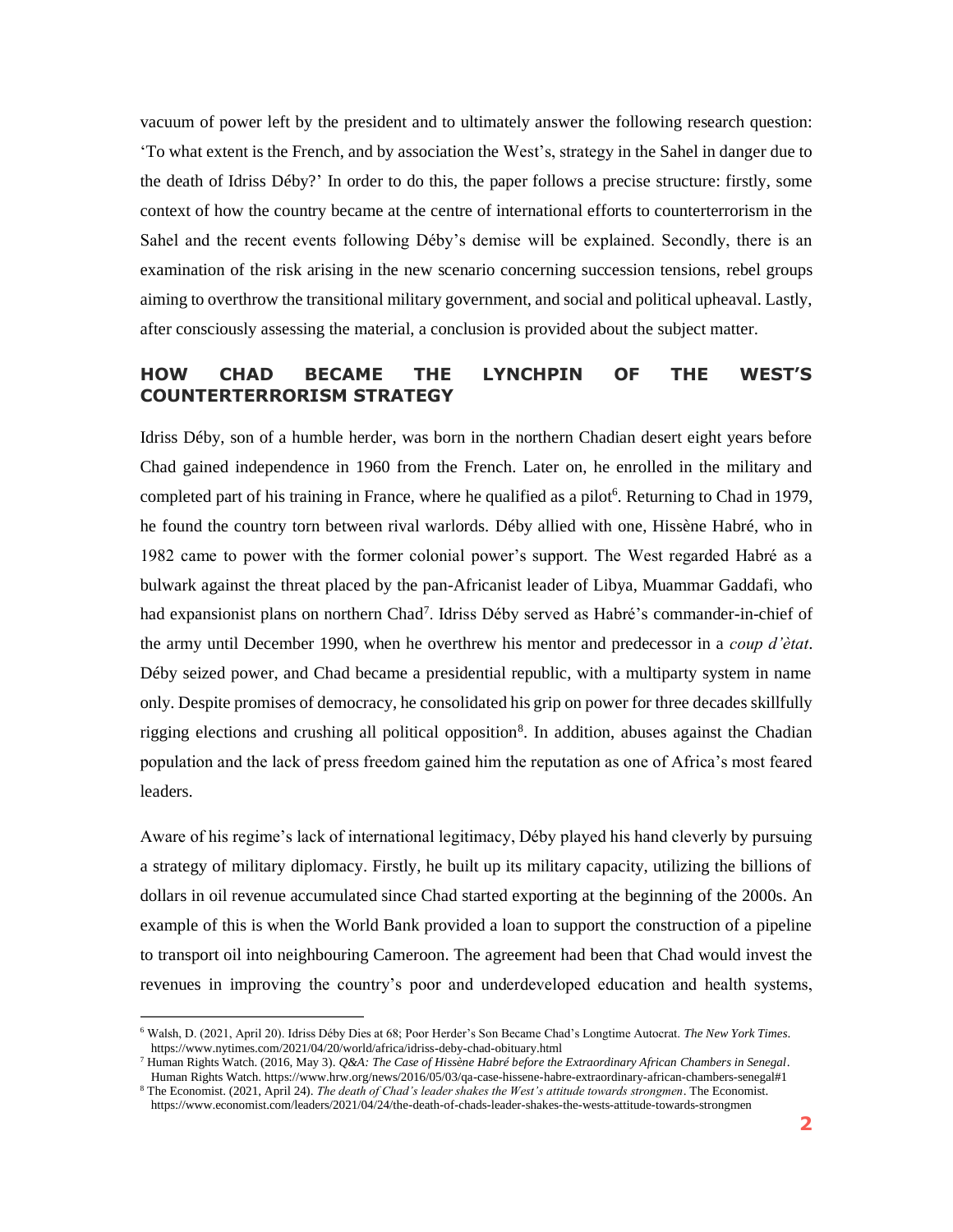building infrastructures and creating jobs<sup>9</sup>. However, this was ignored and Déby diverted the funds to heavy investments in the army. According to World Bank data, in 2009, military expenditures reached their peak:  $$670$  million, a full 8 percent of GDP<sup>10</sup>.

In addition, after normalising its relations with Sudan in 2010, the country became a critical military power due to its relative stability compared with the rest of the region. Chad finds itself at the crossroads of the most significant conflicts in Central Africa: to the East, the ever-lasting political and humanitarian crisis in the Sudanese region of Darfur; to the north, the instability coming from Libyan's decade long civil war; to the South, persistent conflict in the Central African Republic and to the West, the threat of Boko Haram and other jihadist groups<sup>11</sup>. Déby capitalized on his country's strategic, albeit precarious, location and swiftly positioned Chad as a regional champion of peace and a security provider. Chad hosts a sizeable French army base and the headquarters of Operation Barkhane, which involves 5,100 French troops. Also, the G5 Sahel, a regional organisation to fight jihadists in the area, is coordinated from there, and Chad has sent a 1,200 strong detachment to the volatile Liptako-Gourma region, which borders Burkina Faso, Mali and Niger.<sup>12</sup>. Finally, Chad is the largest troop contributor to the UN MINUSMA peace keeping force in Mali $^{13}$ .

By deploying its soldiers on multiple fronts, the Chadian regime has consolidated its alliances with Western countries, and its engagement has been rewarded with Western financial and political support. For instance, the EU allocated 442 million euros for the 2014-20 period under the 11th European Development Fund to assist the country in reforms concerning food and nutritional security, the rule of law and sustainable management of resources<sup>14</sup>. In addition, thanks to France's patronage, Chad was elected as a non-permanent member of the United Nations Security Council for a two-year term in 2013<sup>15</sup> and, more recently, the country's foreign minister, Moussa Faki, was elected as head of the African Union Commission in 2017.

<sup>9</sup> Vircoulon, T. (2010, September 9). *Oil in Chad: The Fragile State's Easy Victory over International Institutions*. International Crisis Group. https://www.crisisgroup.org/africa/central-africa/chad/oil-chad-fragile-states-easy-victory-over-international-institutions

<sup>10</sup> World Bank. (n.d.). *Military expenditure (% of GDP) - Chad | Data*. Retrieved May 4, 2021, from

https://data.worldbank.org/indicator/MS.MIL.XPND.GD.ZS?locations=TD

<sup>11</sup> Hudson, C. (2021, April 27). *Washington's role and responsibility in Chad*. Atlantic Council. https://www.atlanticcouncil.org/blogs/africasource/washingtons-role-and-responsibility-in-chad/

<sup>12</sup> Moncrieff, R., Lesueur, T., & Gazzini, C. (2021, April 22). *op.cit.*

<sup>13</sup> The UN Security Council. (2021). Situation in Mali: Report of the Secretary-General. In *United Nations*. https://minusma.unmissions.org/sites/default/files/s\_2021\_299\_e.pdf

<sup>&</sup>lt;sup>14</sup> European Commission. (2013, November 7). *Press release: European Union announces increase in development aid for Chad for 2014-2020*. European Commission. https://ec.europa.eu/commission/presscorner/detail/en/IP\_13\_1033

<sup>15</sup> International Crisis Group. (2016, March 30). *Chad: Between Ambition and Fragility - Chad*. ReliefWeb. https://reliefweb.int/report/chad/chad-between-ambition-and-fragility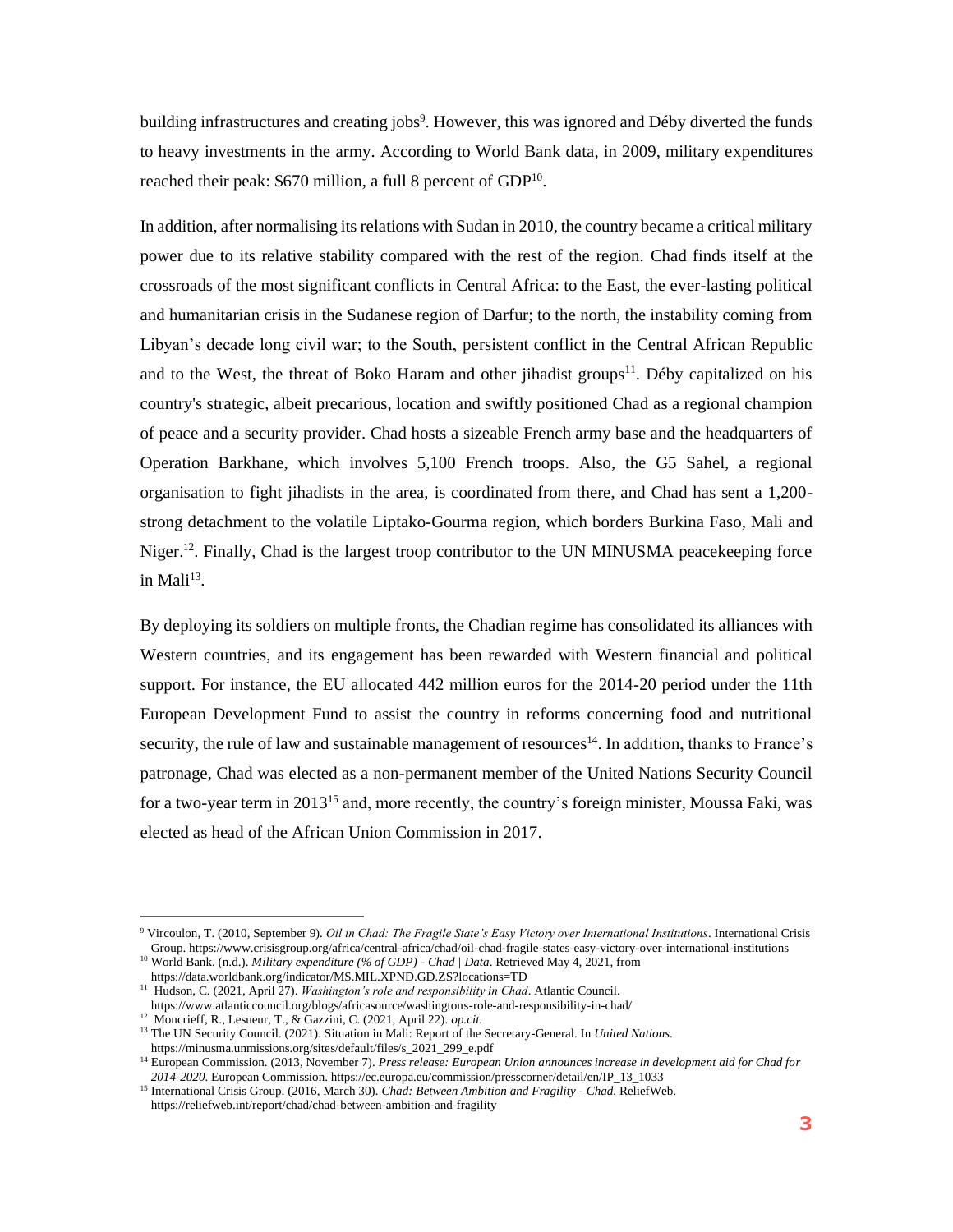Nonetheless, the death of the leader who built Chad's strategy of military diplomacy raises concerns over the future of all these operations and uncertainty around how events in Chad will unfold. By turning a blind eye to its domestic affairs, the international community now faces a likely implosion of all the issues which were ignored for so long as Chad's military commitment outweighed the political, social and economic deficits its population was enduring. As the former Chief of Staff to the US Special Envoy to Sudan, Cameron Hudson, states: "He [Idriss Déby] was a killer who brought order and discipline to an unstable region but imposed fear, poverty, and misery on his own people. In his wake, he leaves a legacy of ashes at home and across the region".<sup>16</sup>

#### <span id="page-5-0"></span>**FAMILY SCRAMBLE FOR POWER**

The first source of instability comes from the former leader's family. A few hours after Déby's death was confirmed, a Transitional Military Council (TMC) run by Mr Déby's 37-year-old son, Mahamat Idriss Déby, took charge, dissolving the parliament and announcing a rule period of 18 months until a "free and democratic" election can be held<sup>17</sup>. The swift movement has been regarded highly irregular, essentially a *coup d'ètat,* as the national constitution states that in the case of vacancy of the Presidency of the Republic, the president of the parliament should take over and proceed to new presidential elections within 90 days<sup>18</sup>. Furthermore, perpetuating his father's nepotism, most of its 15 appointed ministers already held positions under Deby's rule, including his ally, Albert Pahimi Padacke, the new prime minister.

According to the BBC's security and media analyst, Hellen Abatoni, tensions are running high in the upper levels of government, especially amongst his family members. Following their father's death, Mahamat Idriss Déby and his stepbrother, Zakaria Idriss, quarrelled over the succession, as the latter claims to be next in line<sup>19</sup>. Other family members are also jockeying for influence, such as Hinda Déby Itno, the most prominent among Déby's several wives. She has been very influential in decisions related to appointments and dismissals in government, allocating family members and relatives to high positions and also plays an essential role in the Chad oil sector<sup>20</sup>. It remains to be seen if Hinda will use her leverage to sway the power transition.

<sup>18</sup> Article 81. Constitution of Chad, (2018). https://www.constituteproject.org/constitution/Chad\_2018.pdf?lang=en

<sup>16</sup> Hudson, C. (2021, April 27). *op. cit*

<sup>17</sup> Nako, M., & Ramadane, M. (2021, April 21). Chad in turmoil after Deby death as rebels, opposition challenge military. *Reuters*. https://www.reuters.com/article/ozatp-uk-chad-deby-idAFKBN2C819Z-OZATP

<sup>&</sup>lt;sup>19</sup> Abatoni, H. (2021, April 23). Chad family feud intensifies transition tensions after Idriss Déby's death. *BBC News*. https://www.bbc.com/news/world-africa-56850715

<sup>20</sup> Open Central Africa. (2020, May 25). *Chad: Between the oil curse and a family feud*. Opening Central Africa. https://openingcentralafrica.com/en/2020/05/25/chad-between-the-oil-curse-and-a-family-feud/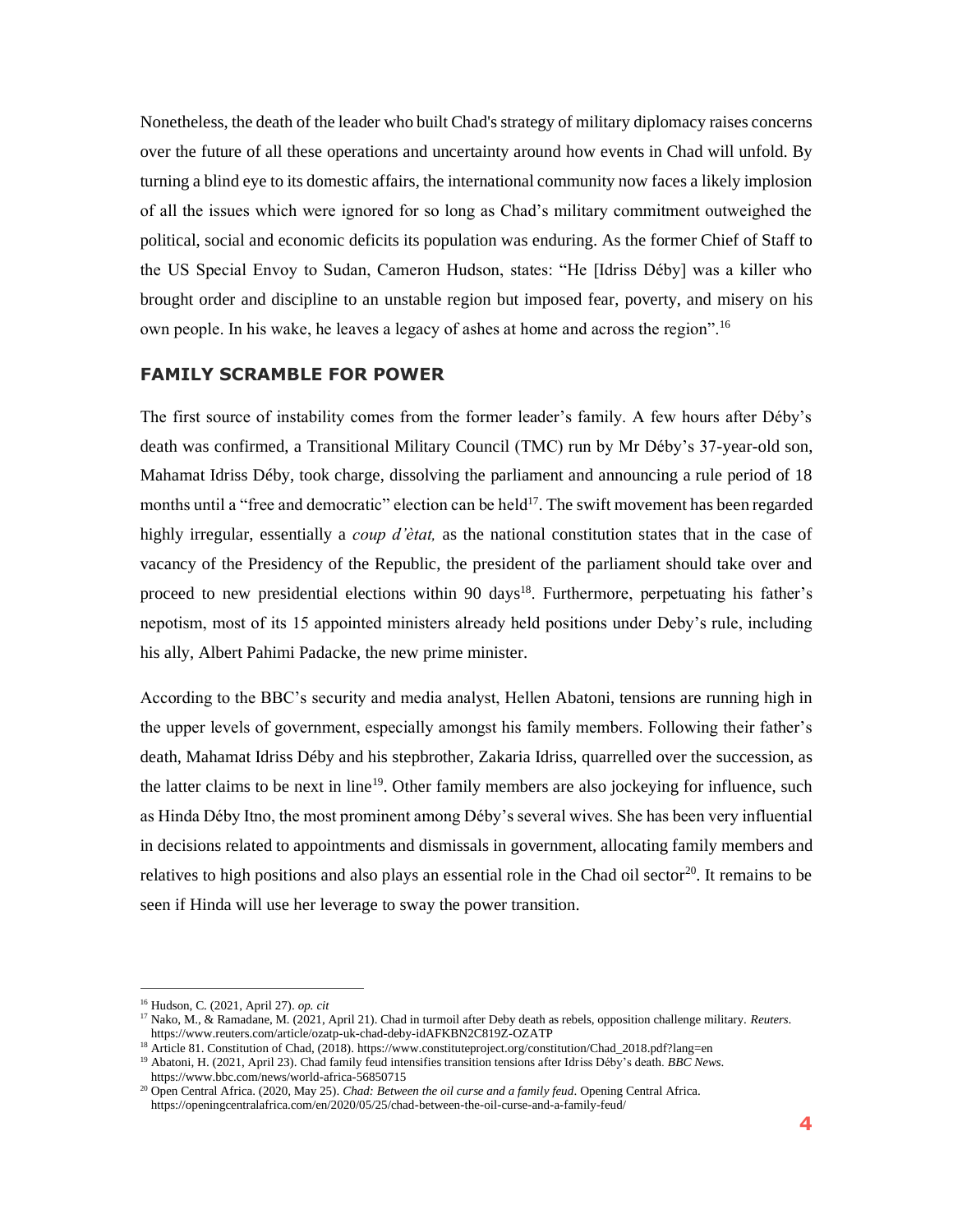Furthermore, Idriss Déby's time in power was characterised by the patronage system he created that benefitted his tiny ethnic group, the Zaghawa —which make up only about 1.1% of the population, according to CIA's World Factbook<sup>21</sup>— and through the alliances established with other ethnic groups by strategic marriages<sup>22</sup>. Thus, he positioned his sons, daughters and brothersin-law in top positions at the security and intelligence services. However, this has not guaranteed absolute loyalty within the family. Timan Erdimi, the former president's nephew, is the leader of the Union of Resistance Forces (UFR), a coalition composed mainly of rebel Zaghawa fighters based in Libya. Déby was able to repel his attacks in 2008 and 2009 thanks to French military intervention.<sup>23</sup> More recently, in 2019, Timan's brother, Tom Erdimi, who lives in exile in the US, has called on the Chadian military to join the UFR and depose  $Déby.<sup>24</sup>$  The two brother's opposition to their uncle goes back to 2006, when Déby announced his plan to stand for re-election, even though Timan and Tom Erdimi saw themselves as natural successors $25$ . Therefore, the appointment of Idriss Dèby's son as the chief of the Transitional Military Council means that power continues to be concentrated in the hands of Déby's inner clan, and it can be expected that those who opposed his father will oppose him too.

#### <span id="page-6-0"></span>**THE MILITARY ARMY FALLS APART AND THE POPULATION RISES UP**

The second threat to stability the new government could face is within the army, as nepotism was also a common practice in the military hierarchy. The Zaghawa members and sometimes even the Bilia, the Bideyat ethnic subgroup to which Idriss Déby belonged, were generally appointed to the higher ranks and enjoyed almost complete impunity<sup>26</sup>. This lack of meritocracy and regional and ethnic divides in the command positions has undermined the army's cohesion, stressed ethnic tensions, and promoted low levels of discipline<sup>27</sup>.

Moreover, another pressing issue is troop desertion from the army, to join some of the rebel groups circulating in the area. For example, the group in charge of the death of the former president, FACT, published a statement two days before the skirmish announcing that on their way to the capital

<sup>21</sup> Central Intelligence Agency (CIA). (2021, April 27). *Chad - The World Factbook*. https://www.cia.gov/the-worldfactbook/countries/chad/#people-and-society

<sup>22</sup> Dickow, H. (2021, April 21). *Idriss Déby Itno offered Chadians great hope, but ended up leaving a terrible legacy*. The Conversation. https://theconversation.com/idriss-deby-itno-offered-chadians-great-hope-but-ended-up-leaving-a-terrible-legacy-159443

<sup>23</sup> Moncrieff, R., & Lesueur, T. (2019, February 13). *Rebel Incursion Exposes Chad's Weaknesses*. International Crisis Group. https://www.crisisgroup.org/africa/central-africa/chad/au-tchad-lincursion-des-rebelles-devoile-les-fragilites-du-pouvoir

<sup>24</sup> Le Tchadanthropus Tribune. (2019). Message de Mr Tom Erdimi de l'UFR. In *YouTube*. https://www.youtube.com/watch?v=NvUllxGg2fY&ab\_channel=LeTchadanthropusTribune <sup>25</sup> *Ibídem*

<sup>26</sup> International Crisis Group. (2016, March 30). *op.cit.* p. 11

<sup>27</sup> International Crisis Group. (2021, January 22). *op.cit*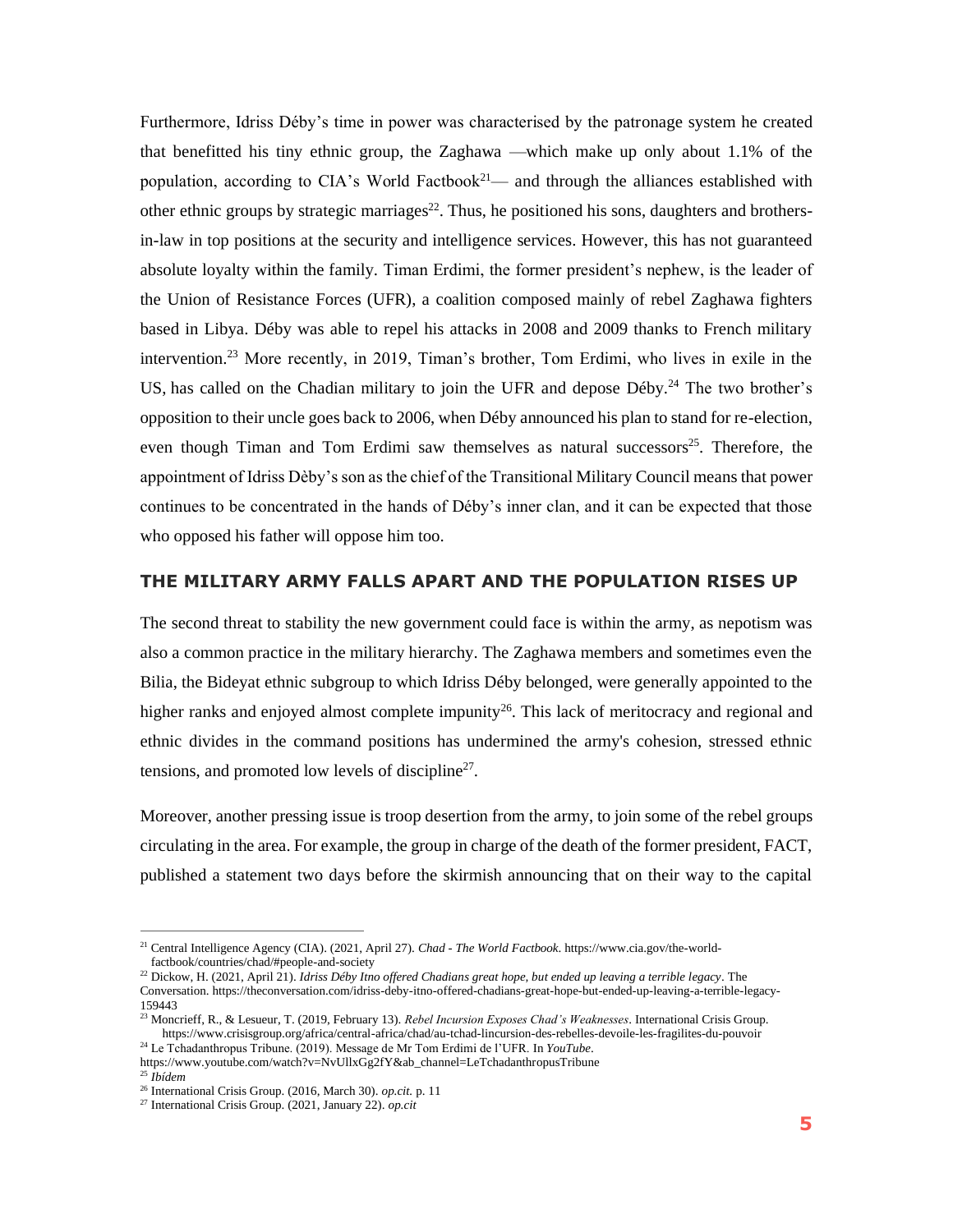some of Deby's soldiers had already abandoned their positions and arms to them. They then invited other Chadian soldiers to "serve the nation" and join their rebellion<sup>28</sup>. Therefore, the fear now is that troops deployed abroad to fight terrorism will need to come back home to tackle a possible outbreak of civil war. As Cameron Hudson suggests in his analysis for the Atlantic Council think tank: "FACT could well be successful in tapping into pent-up frustration from within the military and civilian ranks".<sup>29</sup>

The third threat to the government comes from the Chadian people. Chad is the third-lowest country on the Human Development Index, with a life expectancy of 54.2, the second lower worldwide<sup>30</sup>. Years of corruption (Chad is 160 out of 179 on the Corruption Perception Index<sup>31</sup>) and diversion of funds towards arm reinforcing and political and social oppression risk awakening social protests. Last February, police and demonstrators clashed over Mr. Déby's decision to run for a sixth term<sup>32</sup> and at the end of April, thousands took to the streets in protest against the TMC ruling. Reports account that at least six people died in clashes with police<sup>33</sup>. With few options, angry Chadians are also much more at risk of radicalization and joining Islamist extremist groups that are fighting against the government. For now, the Chadian opposition politician, Yaya Dillo Djérou, has requested an inclusive dialogue with the military council in order to open the path towards a peaceful transition of power<sup>34</sup>. However, with rebel forces an imminent threat, this seems increasingly unlikely.

#### <span id="page-7-0"></span>**CONCLUSIONS**

This paper has outlined, identified and critically analysed the different fronts Chad's political and military class will have to endure in the short and long term. The challenges are serious, not only for the country itself but also, as it has been illustrated, for the Sahel region as a whole. Ruling family tensions could open a breach prompting a war of succession among Déby family members. In addition, rebel groups may use the moment to seize power, which could jeopardise the path for

<sup>31</sup> Transparency International. (2020). Corruption Perceptions Index 2020 for Chad. Transparency.org.

https://www.transparency.org/en/cpi/2020/index/tcd

<sup>32</sup> The Economist. (2021a, April 22). *Chad's strongman president, Idriss Déby, is killed by rebels*. The Economist.

https://www.economist.com/middle-east-and-africa/2021/04/22/chads-strongman-president-idriss-deby-is-killed-by-rebels <sup>33</sup> Reuters. (2021, May 2). *Chad's military names new government but opposition still unimpressed*.

https://www.reuters.com/world/africa/chads-military-names-new-government-opposition-still-unimpressed-2021-05-02/ <sup>34</sup> Assala, K., Agence France Presse, & Africa News. (2021). *Chad: Opposition ready for "inclusive dialogue" with military council*.

Africanews. https://www.africanews.com/2021/05/01/chad-opposition-ready-for-inclusive-dialogue-with-militarycouncil/?utm\_term=Autofeed&utm\_medium=AfricanewsEN&utm\_source=Twitter#Echobox=1619854565

<sup>28</sup> Front pour l'Alternance et la Concorde au Tchad. (2021, April 17). *Communique de Presse N<sup>o</sup>008/B.E/2021*. https://www.facebook.com/LeFACT/photos/a.1706511352971723/2961462934143219/

<sup>29</sup> Yade, R., & Hudson, C. (2021, April 20). *FAST THINKING: After the death of its president, Chad is on the brink*. Atlantic Council. https://www.atlanticcouncil.org/content-series/fastthinking/fast-thinking-after-the-death-of-its-president-chad-is-on-the-brink/

<sup>30</sup> United Nations Development Programme. (2020). *Latest Human Development Index Ranking | Human Development Reports*. Hdr.undp.org. http://hdr.undp.org/en/content/latest-human-development-index-ranking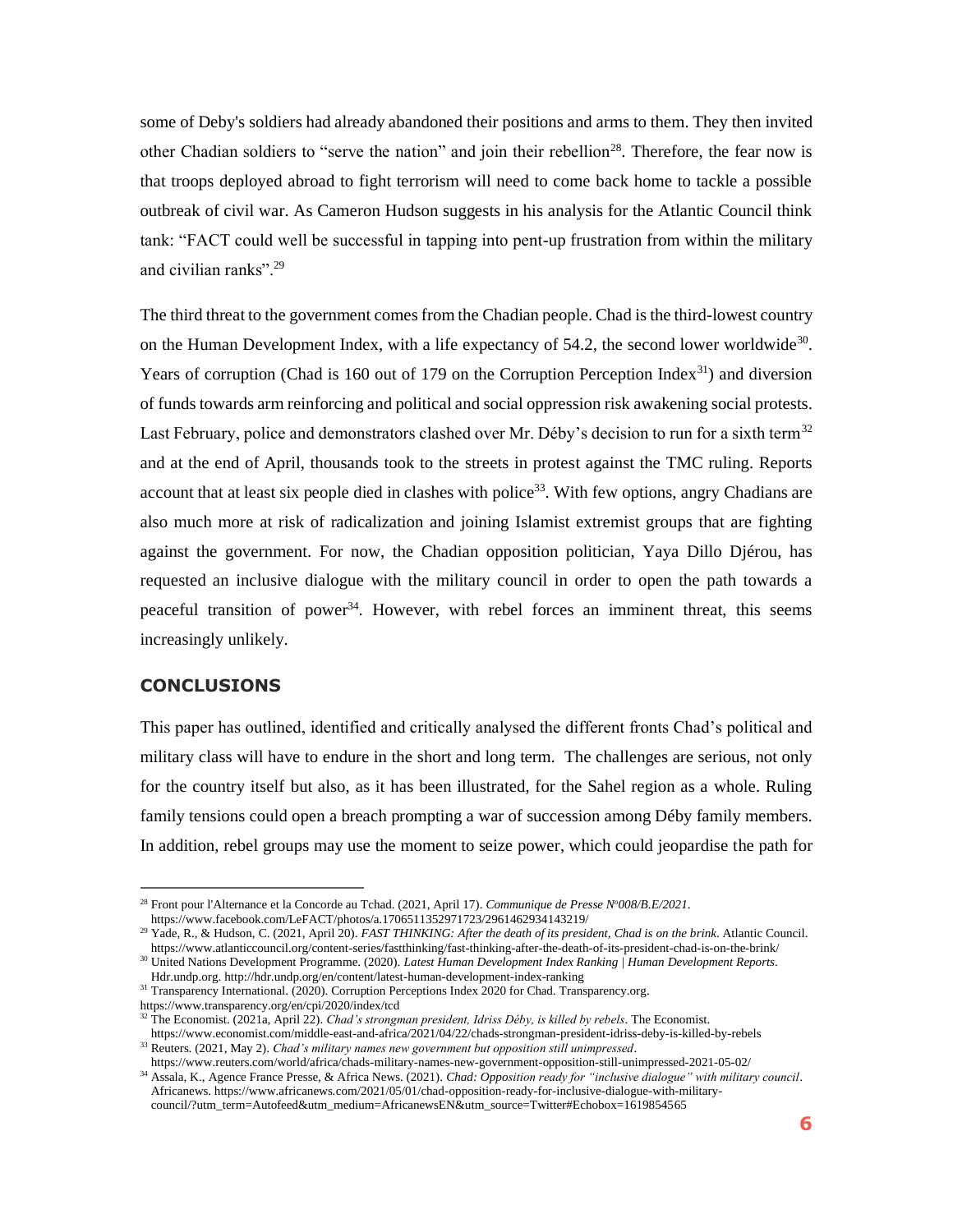a democratic transition. Still, it remains to be seen if Mahamat Idriss Déby's will is to keep his word and hold the promised elections in 18 months. Scepticism is high, since the country has never seen a peaceful regime change in its modern history.

In addition, regarding the question launched in the introduction: 'To what extent is the Western's strategy in the Sahel in danger due to the death of Idriss Déby?' Interpreting Chad's current scenario, it seems that the international community might need to rethink and seriously assess its presence and operations on the ground. For a considerable time, Western strategy, particularly that of France, has entrusted developing its counterterrorism in Chad's stability, hoping that the authoritarian leader would be able to contain any domestic problems. However, now this strategy has proven to be short-sighted since it relied upon the life of only one man. Hitherto, reactions in the West to Déby's death have been cautious, although pointing in the same direction: the need to guarantee the country's stability. "We must hold Chad. If it fell apart, the entire Sahel would be shattered", declared the High Representative of the EU for Foreign Affairs and Security Policy, Josep Borrell in an interview with the French newspaper, Le Monde<sup>35</sup>. However, the reality is that, with the loss of his leader, Chad has become a ticking time bomb, with a future that is far from certain.

<sup>&</sup>lt;sup>35</sup> Le Cam, M. (2021, April 28). Josep Borrell : "Au Sahel, nous avons peut-être signé trop de chèques en blanc." Le Monde.fr. https://www.lemonde.fr/afrique/article/2021/04/28/josep-borrell-au-sahel-nous-avons-peut-etre-signe-trop-de-cheques-enblanc\_6078353\_3212.html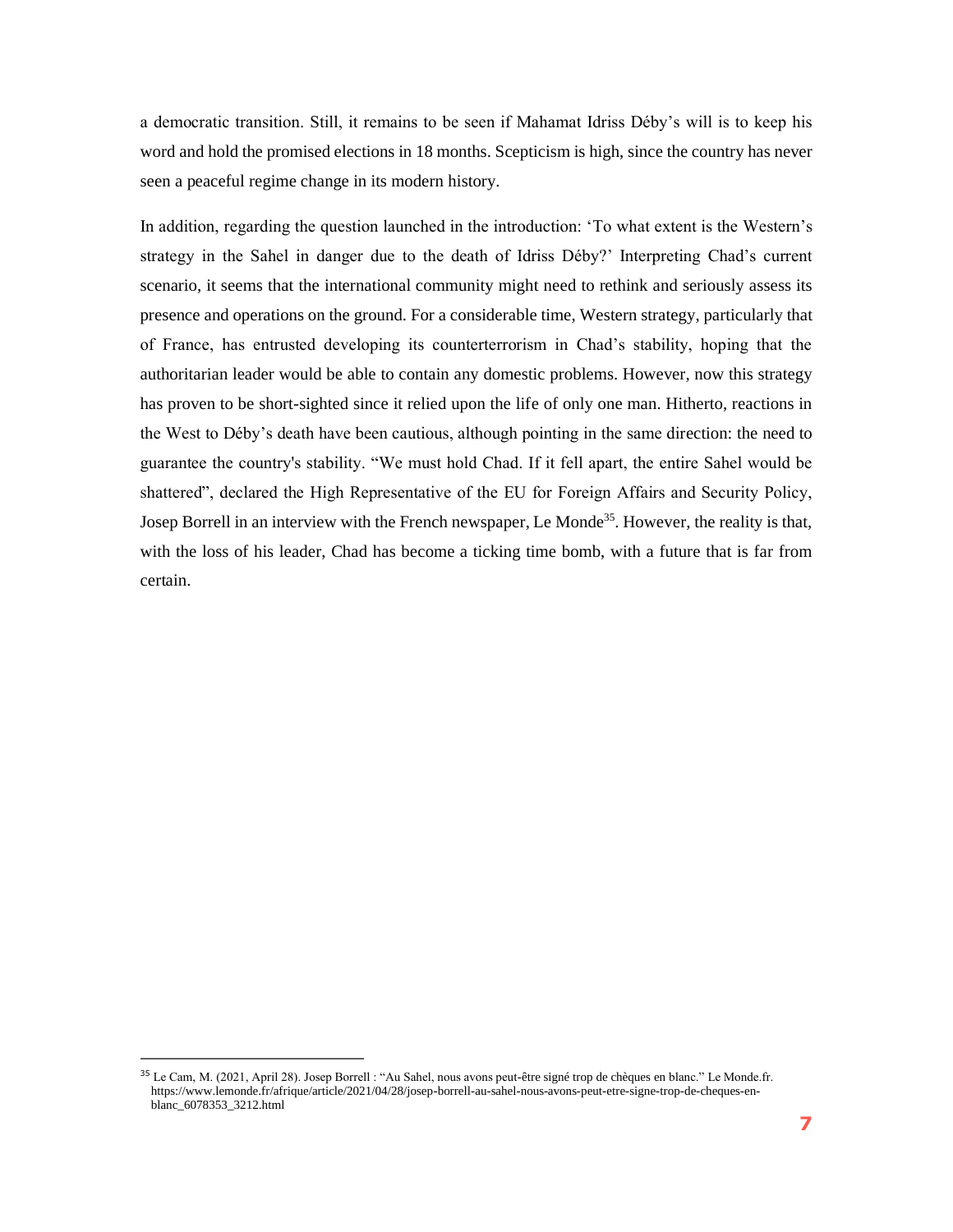#### <span id="page-9-0"></span>**BIBLIOGRAPHY**

Abatoni, H. (2021, April 23). Chad family feud intensifies transition tensions after Idriss Déby's death. *BBC News*. https://www.bbc.com/news/world-africa-56850715

African Union. (n.d.). *Multinational Joint Task Force (MNJTF) against Boko Haram | The Africa-EU Partnership*. Africa-Eu-Partnership.org. https://africa-eupartnership.org/en/projects/multinational-joint-task-force-mnjtf-against-bokoharam

Assala, K., Agence France Presse, & Africa News. (2021). *Chad: Opposition ready for "inclusive dialogue" with military council*. Africanews. https://www.africanews.com/2021/05/01/chad-opposition-ready-for-inclusivedialogue-with-military-

council/?utm\_term=Autofeed&utm\_medium=AfricanewsEN&utm\_source=Twitt er#Echobox=1619854565

- Central Intelligence Agency (CIA). (2021, April 27). *Chad - The World Factbook*. https://www.cia.gov/the-world-factbook/countries/chad/#people-and-society
- Chafer, T. (2019, September 4). *Chad: France's Role and Political Instability*. Italian Institute for International Political Studies. https://www.ispionline.it/en/pubblicazione/chad-frances-role-and-politicalinstability-23842
- Constitution of Chad, (2018).

https://www.constituteproject.org/constitution/Chad\_2018.pdf?lang=en

Dickow, H. (2021, April 21). *Idriss Déby Itno offered Chadians great hope, but ended up leaving a terrible legacy*. The Conversation. https://theconversation.com/idrissdeby-itno-offered-chadians-great-hope-but-ended-up-leaving-a-terrible-legacy-159443

European Commission. (2013, November 7). *Press release: European Union announces increase in development aid for Chad for 2014-2020*. European Commission. https://ec.europa.eu/commission/presscorner/detail/en/IP\_13\_1033

Front pour l'Alternance et la Concorde au Tchad. (2021, April 17). *Communique de Presse N<sup>o</sup>008/B.E/2021*. https://www.facebook.com/LeFACT/photos/a.1706511352971723/296146293414

3219/

- Hudson, C. (2021, April 27). *Washington's role and responsibility in Chad*. Atlantic Council. https://www.atlanticcouncil.org/blogs/africasource/washingtons-roleand-responsibility-in-chad/
- Human Rights Watch. (2016, May 3). *Q&A: The Case of Hissène Habré before the Extraordinary African Chambers in Senegal*. Human Rights Watch. https://www.hrw.org/news/2016/05/03/qa-case-hissene-habre-extraordinaryafrican-chambers-senegal#1
- International Crisis Group. (2016, March 30). *Chad: Between Ambition and Fragility - Chad*. ReliefWeb. https://reliefweb.int/report/chad/chad-between-ambition-andfragility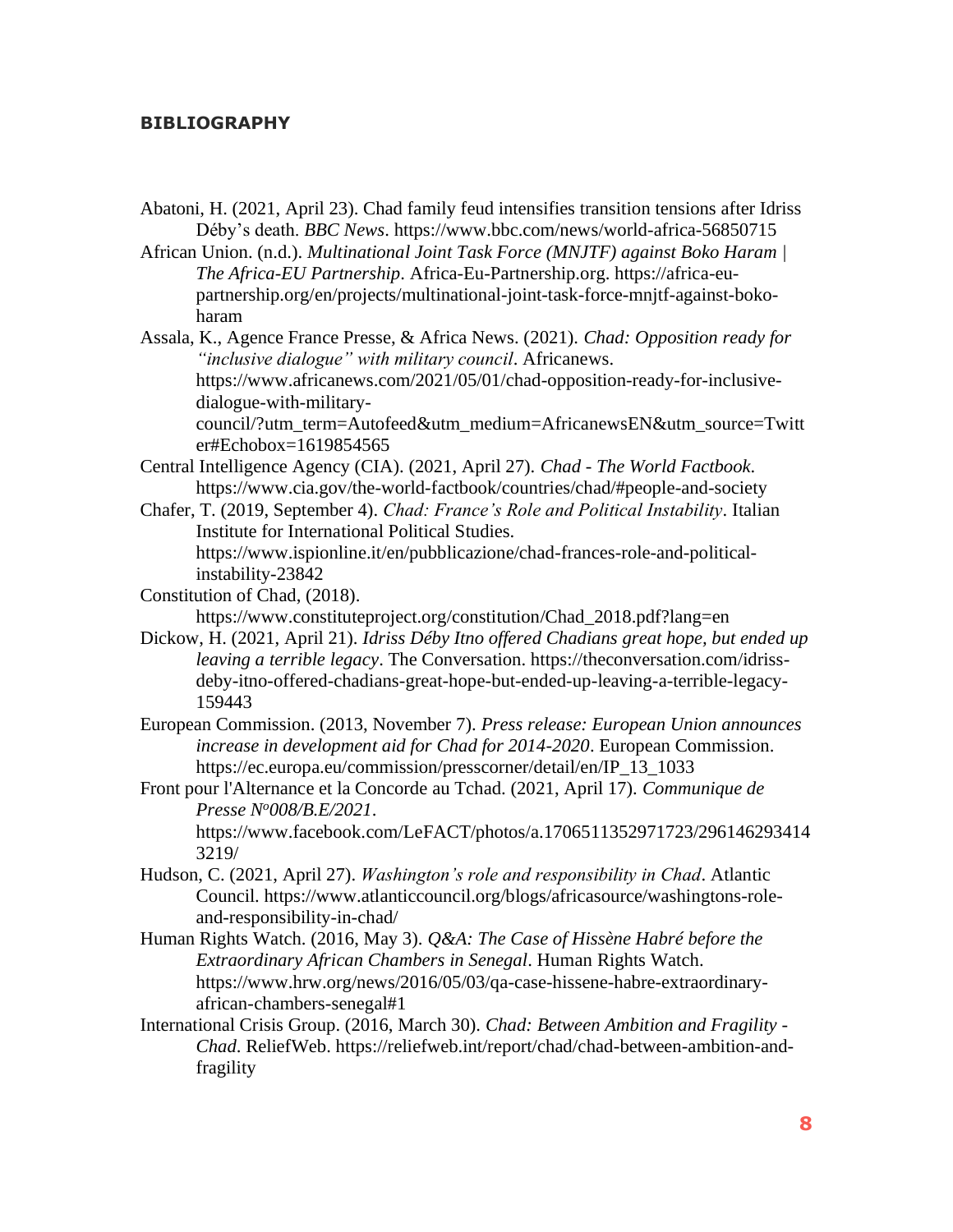International Crisis Group. (2021, January 22). *New Challenges for Chad's Army*. International Crisis Group. https://www.crisisgroup.org/africa/centralafrica/chad/298-les-defis-de-larmee-tchadienne

Le Cam, M. (2021, April 28). Josep Borrell : "Au Sahel, nous avons peut-être signé trop de chèques en blanc." *Le Monde.fr*. https://www.lemonde.fr/afrique/article/2021/04/28/josep-borrell-au-sahel-nousavons-peut-etre-signe-trop-de-cheques-en-blanc\_6078353\_3212.html

Le Tchadanthropus Tribune. (2019). Message de Mr Tom Erdimi de l'UFR. In *YouTube*. https://www.youtube.com/watch?v=NvUllxGg2fY&ab\_channel=LeTchadanthrop usTribune

Ministère des Armées. (2021, April 14). *Opération Barkhane*. Gouv.fr. https://www.defense.gouv.fr/operations/afrique/bande-sahelosaharienne/operation-barkhane/dossier-de-reference/operation-barkhane

Moncrieff, R. (2017, September 8). *In Backing Chad, the West Faces Moral Hazards*. International Crisis Group. https://www.crisisgroup.org/africa/centralafrica/chad/backing-chad-west-faces-moral-hazards

Moncrieff, R., & Lesueur, T. (2019, February 13). *Rebel Incursion Exposes Chad's Weaknesses*. International Crisis Group. https://www.crisisgroup.org/africa/central-africa/chad/au-tchad-lincursion-desrebelles-devoile-les-fragilites-du-pouvoir

Moncrieff, R., Lesueur, T., & Gazzini, C. (2021, April 22). *Chad: What are the risks after Idriss Déby's death?* International Crisis Group. https://www.crisisgroup.org/africa/central-africa/chad/tchad-quels-risques-apresla-mort-d-idriss-deby

Nako, M., & Ramadane, M. (2021, April 21). Chad in turmoil after Deby death as rebels, opposition challenge military. *Reuters*. https://www.reuters.com/article/ozatp-ukchad-deby-idAFKBN2C819Z-OZATP

Open Central Africa. (2020, May 25). *Chad: Between the oil curse and a family feud*. Opening Central Africa. https://openingcentralafrica.com/en/2020/05/25/chadbetween-the-oil-curse-and-a-family-feud/

Reuters. (2021, May 2). *Chad's military names new government but opposition still unimpressed*. https://www.reuters.com/world/africa/chads-military-names-newgovernment-opposition-still-unimpressed-2021-05-02/

The Economist. (2021a, April 22). *Chad's strongman president, Idriss Déby, is killed by rebels*. The Economist. https://www.economist.com/middle-east-andafrica/2021/04/22/chads-strongman-president-idriss-deby-is-killed-by-rebels

The Economist. (2021b, April 24). *The death of Chad's leader shakes the West's attitude towards strongmen*. The Economist. https://www.economist.com/leaders/2021/04/24/the-death-of-chads-leadershakes-the-wests-attitude-towards-strongmen

The UN Security Council. (2021). Situation in Mali: Report of the Secretary-General. In *United Nations*.

https://minusma.unmissions.org/sites/default/files/s\_2021\_299\_e.pdf

Transparency International. (2020). *Corruption Perceptions Index 2020 for Chad*. Transparency.org. https://www.transparency.org/en/cpi/2020/index/tcd